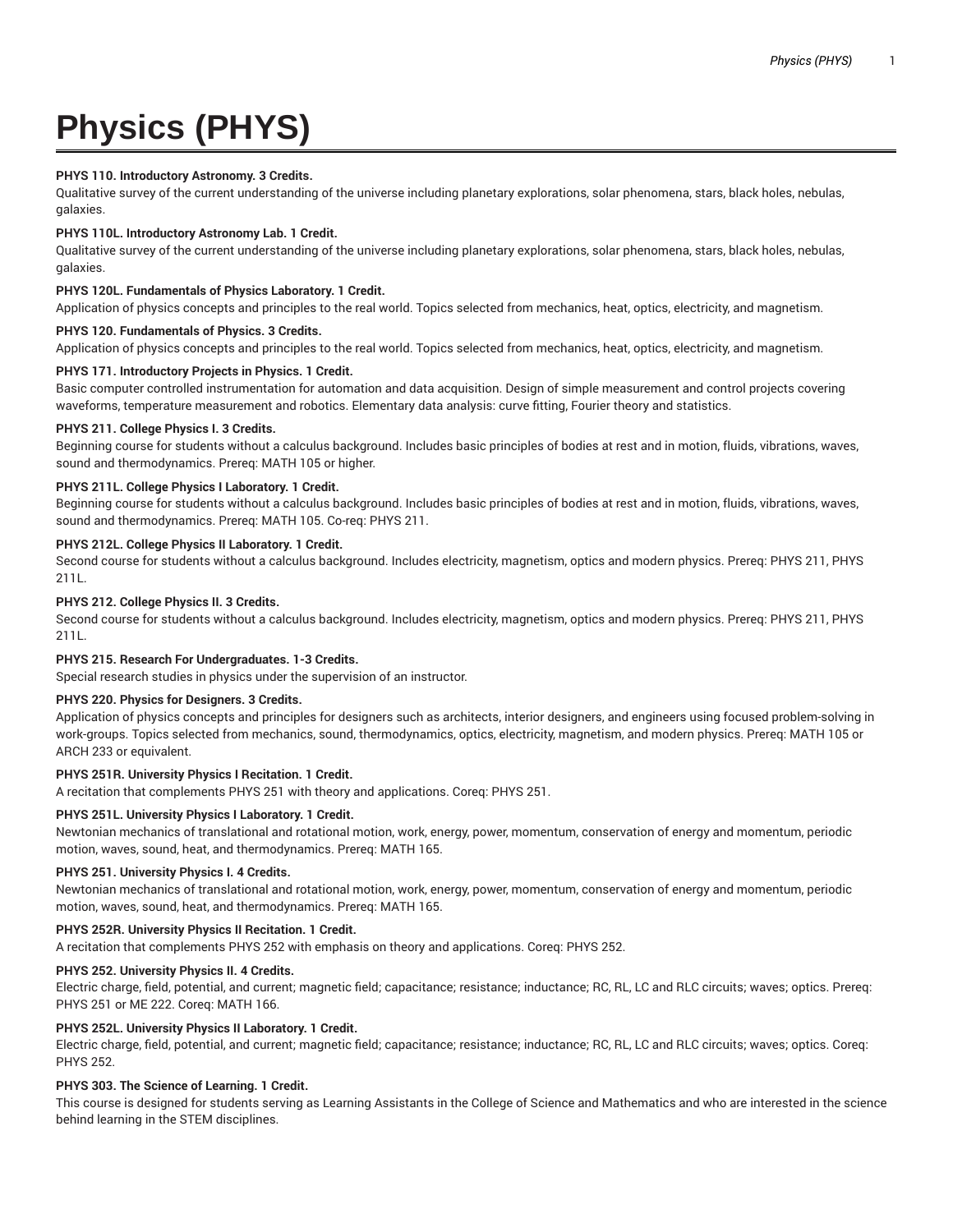## **PHYS 350. Modern Physics. 3 Credits.**

Breakdown of classical physics, special relativity, Bohr model, Schrodinger mechanics of simple systems, atomic structure, selected topics from nuclear and solid state physics. Prereq: PHYS 252, MATH 265.

# **PHYS 355. Classical Mechanics. 3 Credits.**

Basic concepts, single and coupled oscillators, variational calculus, Lagrangian and Hamiltonian dynamics, central force motion, accelerated coordinate systems. Prereq: PHYS 252 and MATH 265. Co-req: MATH 266.

## **PHYS 360. Modern Physics II. 3 Credits.**

Continuation of modern physics covering molecular structure, nuclear physics and solid state physics with an embedded modern physics laboratory with experiments such as atomic and molecular spectroscopy, electron diffraction, nuclear spectroscopy, photoelectric effect and computer simulations of experiments. Prereq: PHYS 350.

#### **PHYS 361. Electromagnetic Theory. 3 Credits.**

Electrostatics, magnetostatics, dielectrics, electric circuits, time varying electric and magnetic fields, electromagnetic induction, and application of Maxwell's equations. Prereq: PHYS 252, MATH 266.

## **PHYS 370. Introduction to Computational Physics. 3 Credits.**

Introduction to computational methods, with applications to planetary motion, numerical integration, chaotic oscillations, percolation, random walks, diffusion limited aggregation, molecular dynamics simulation, Monte Carlo methods, and Fourier transforms. 2 lectures, 2 one-hour laboratories. Prereq: PHYS 251, MATH 166 and CSCI 160 or ECE 173. Coreq: PHYS 252.

#### **PHYS 411L. Optics for Scientists and Engineers Lab. 1 Credit.**

Required laboratory for PHYS 411 or ECE 411. Ten optics experiments plus a major related optics project. Preq: PHYS 252. Coreq: PHYS 411. Crosslisted with ECE 411L. {Also offered for graduate credit - see PHYS 611L.}.

#### **PHYS 411. Optics for Scientists & Engineers. 3 Credits.**

Introduction to modern optics. Geometric optics, electromagnetic nature of light, polarization, interference, diffraction, fiber optics. Corequisite laboratory with major related optics project. Prereq: PHYS 252. Coreq: PHYS 411L. Cross-listed with ECE 411. {Also offered for graduate credit - see PHYS 611.}.

## **PHYS 413. Lasers for Scientists and Engineers. 3 Credits.**

Lecture and laboratory introduction to lasers. Spontaneous and stimulated transitions, line-broadening, gain, gain saturation, optical resonators, Fabry-Perot interferometers, theory of laser oscillation, rate equations, transverse modes, coherence, and Gaussian beams. Prereq: PHYS 252. Cross-listed with ECE 413. {Also offered for graduate credit - see PHYS 613.}.

### **PHYS 415. Elements of Photonics. 3 Credits.**

Analysis of optical systems using the matrix formulation, wave propagation in anisotropic media, electro-optic effect and laser modulation, physical origin of optical non-linearities, phase matching, optical second harmonic and parametric generation. Prereq: PHYS 252. Cross-listed with ECE 415. {Also offered for graduate credit - see PHYS 615.}.

## **PHYS 417. Optical Signal Transmission. 3 Credits.**

Optical signal transmission including geometric optics and modal analysis for homogeneous and inhomogeneous light guides. Systems studies including coupling, inter-symbol interference, sources, photodetectors, and modulation. Prereq: ECE 351. Cross-listed with ECE 417. {Also offered for graduate credit - See PHYS 617.}.

# **PHYS 462. Thermal and Statistical Physics. 3 Credits.**

Classical postulates and laws of thermodynamics; cyclic processes and entropy; thermodynamic potentials, equilibrium, stability, and phase transitions; Maxwell-Boltzmann distribution, applications to classical gases and magnets; quantum statistics, Bose-Einstein and Fermi-Dirac distributions, applications to quantum gases. Prereq: PHYS 350. {Also offered for graduate credit - see PHYS 662.}.

#### **PHYS 463. Statistical Mechanics. 3 Credits.**

The Maxwell-Boltzmann distribution function and its applications to thermodynamic problems. Introduction to kinetic theory. Introduction to Bose-Einstein and Fermi-Dirac statistics. Prereq: PHYS 462. {Also offered for graduate credit - see PHYS 663.}.

#### **PHYS 481. Condensed Matter Physics. 3 Credits.**

Introduction to the physics of soft condensed matter, composed of polymers, colloids, amphiphiles, and liquid crystals, and of hard condensed matter, including metals, semiconductors, and superconductors, emphasizing phase transitions and materials properties (electrical, magnetic, optical, elastic). Co-req: PHYS 486. {Also offered for graduate credit - see PHYS 681.}.

## **PHYS 485. Quantum Mechanics I. 3 Credits.**

Operators, one-dimensional wells and barriers, Schroedinger equation, uncertainty, duality, Born interpretation, unstable states, bosons and fermions, central force problems, angular momentum, spin. Prereq: PHYS 350, MATH 266. {Also offered for graduate credit - see PHYS 685.}.

## **PHYS 486. Quantum Mechanics II. 3 Credits.**

Continuation of PHYS 485. Perturbation theory, angular momentum addition, variational schemes, WKB method, scattering theory, time dependent problems. Prereq: PHYS 485. {Also offered for graduate credit - see PHYS 686.}.

#### **PHYS 488. Senior Project I. 1 Credit.**

This is the first course of the capstone experience in physics. It results in the proposal of an undergraduate research project that is carried out in the second capstone course. Pass/Fail only. Department consent required.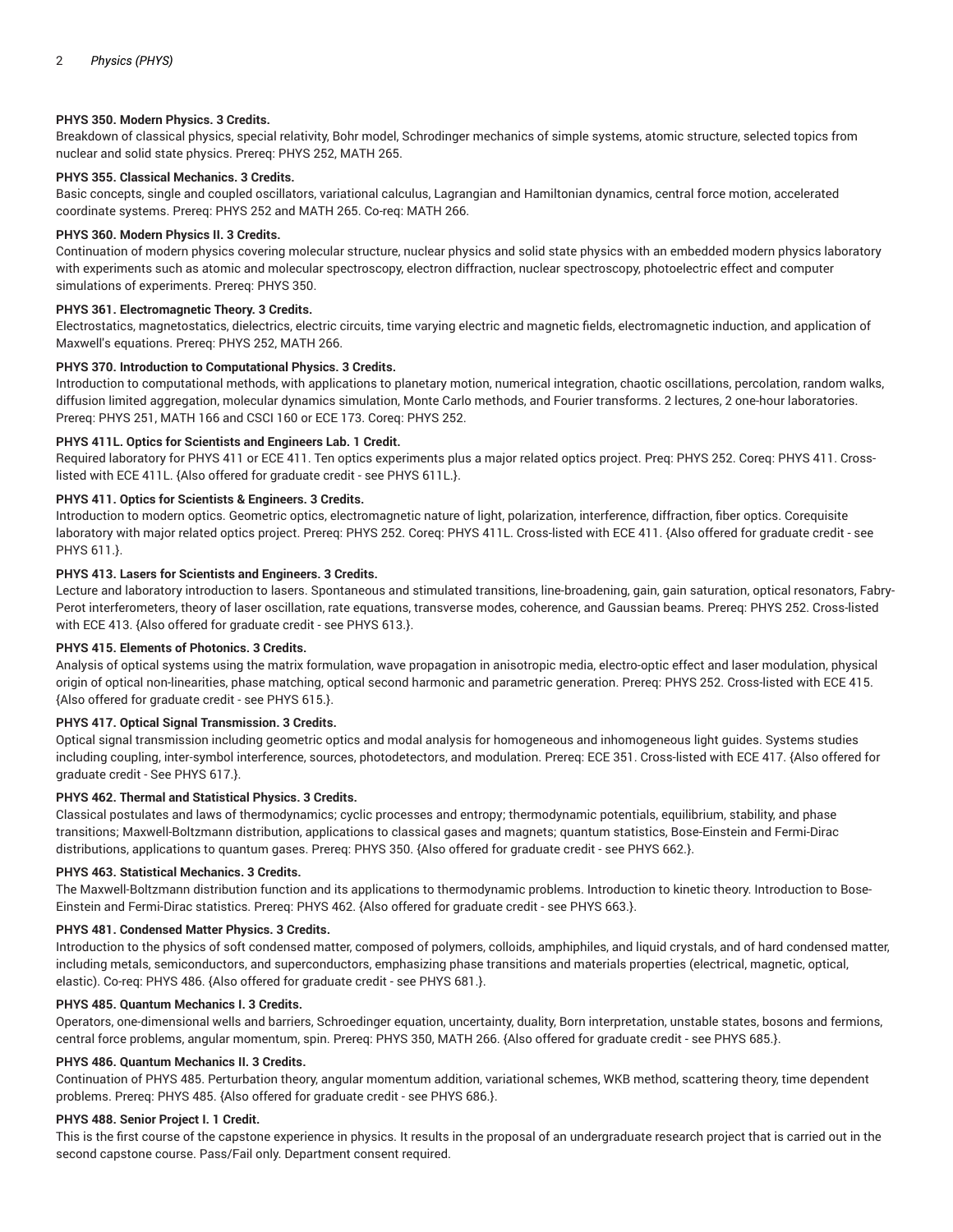## **PHYS 489. Senior Project II. 2 Credits.**

This is the second course of the capstone experience in physics. The student carries out the research project proposed in the first capstone course. Prereq: PHYS 488.

## **PHYS 611. Optics for Scientists & Engineers. 3 Credits.**

Introduction to modern optics. Geometric optics, electromagnetic nature of light, polarization, interference, diffraction, fiber optics. Corequisite laboratory with major related optics project. Coreq: PHYS 611L. Cross-listed with ECE 611. {Also offered for undergraduate credit - see PHYS 411.}.

#### **PHYS 611L. Optics for Scientists and Engineers Lab. 1 Credit.**

Required laboratory for PHYS 611 or ECE 611. Ten optics experiments plus a major related optics project. Coreq: PHYS 611. Cross-listed with ECE 611L. {Also offered for undergraduate credit - see PHYS 411L.}.

## **PHYS 613. Lasers for Scientists and Engineers. 3 Credits.**

Lecture and laboratory introduction to lasers. Spontaneous and stimulated transitions, line-broadening, gain, gain saturation, optical resonators, Fabry-Perot interferometers, theory of laser oscillation, rate equations, transverse modes, coherence, and Gaussian beams. Cross-listed with ECE 613. {Also offered for undergraduate credit - see PHYS 413.}.

## **PHYS 615. Elements of Photonics. 3 Credits.**

Analysis of optical systems using the matrix formulation, wave propagation in anisotropic media, electro-optic effect and laser modulation, physical origin of optical non-linearities, phase matching, optical second harmonic and parametric generation. Cross-listed with ECE 615. {Also offered for undergraduate credit - see PHYS 415.}.

## **PHYS 617. Optical Signal Transmission. 3 Credits.**

Optical signal transmission including geometric optics and modal analysis for homogeneous and inhomogeneous light guides. Systems studies including coupling, inter-symbol interference, sources, photodetectors, and modulation. Cross-listed with ECE 617. {Also offered for undergraduate credit - See PHYS 417.}.

## **PHYS 662. Thermal and Statistical Physics. 3 Credits.**

Classical postulates and laws of thermodynamics; cyclic processes and entropy; thermodynamic potentials, equilibrium, stability, and phase transitions; Maxwell-Boltzmann distribution, applications to classical gases and magnets; quantum statistics, Bose-Einstein and Fermi-Dirac distributions, applications to quantum gases. {Also offered for undergraduate credit - see PHYS 462.}.

## **PHYS 663. Statistical Mechanics. 3 Credits.**

The Maxwell-Boltzmann distribution function and its applications to thermodynamic problems. Introduction to kinetic theory. Introduction to Bose-Einstein and Fermi-Dirac statistics. {Also offered for undergraduate credit - see PHYS 463.}.

### **PHYS 681. Condensed Matter Physics. 3 Credits.**

Introduction to the physics of soft condensed matter, composed of polymers, colloids, amphiphiles, and liquid crystals, and of hard condensed matter, including metals, semiconductors, and superconductors, emphasizing phase transitions and materials properties (electrical, magnetic, optical, elastic). {Also offered for undergraduate credit - see PHYS 481.}.

#### **PHYS 685. Quantum Mechanics I. 3 Credits.**

Operators, one-dimensional wells and barriers, Schroedinger equation, uncertainty, duality, Born interpretation, unstable states, bosons and fermions, central force problems, angular momentum, spin. {Also offered for undergraduate credit - see PHYS 485.}.

#### **PHYS 686. Quantum Mechanics II. 3 Credits.**

Continuation of PHYS 685. Perturbation theory, angular momentum addition, variational schemes, WKB method, scattering theory, time dependent problems. Prereq: PHYS 685. {Also offered for undergraduate credit - see PHYS 486.}.

## **PHYS 752. Mathematical Methods in Physics I. 3 Credits.**

Review of practical mathematical methods routinely used by physicists, including applications. Focus on differential equations, variational principles, and other selected topics. Cross-listed with MATH 782.

## **PHYS 753. Mathematical Methods in Physics II. 3 Credits.**

Tensor analysis, matrices and group theory, special relativity, integral equations and transforms, and selected advanced topics. Prereq: MATH 629 and MATH 652. Cross-listed with MATH 783.

#### **PHYS 758. Statistical Physics. 3 Credits.**

Review of thermodynamics and statistical mechanics; Monte Carlo and molecular dynamics simulation; applications to phase transitions.

### **PHYS 761. Electromagnetism. 3 Credits.**

Review of Maxwell's equations, radiation, collisions between charged particles, dynamics of relativistic particles and fields.

#### **PHYS 771. Quantum Physics I. 3 Credits.**

Schroedinger equation, wave packets, uncertainty, angular momentum, spin, second quantization, harmonic oscillator, resistance mechanisms.

## **PHYS 772. Quantum Physics II. 3 Credits.**

Schroedinger equation, wave packets, uncertainty, angular momentum, spin, second quantization, harmonic oscillator, resistance mechanisms. Prereq: PHYS 771.